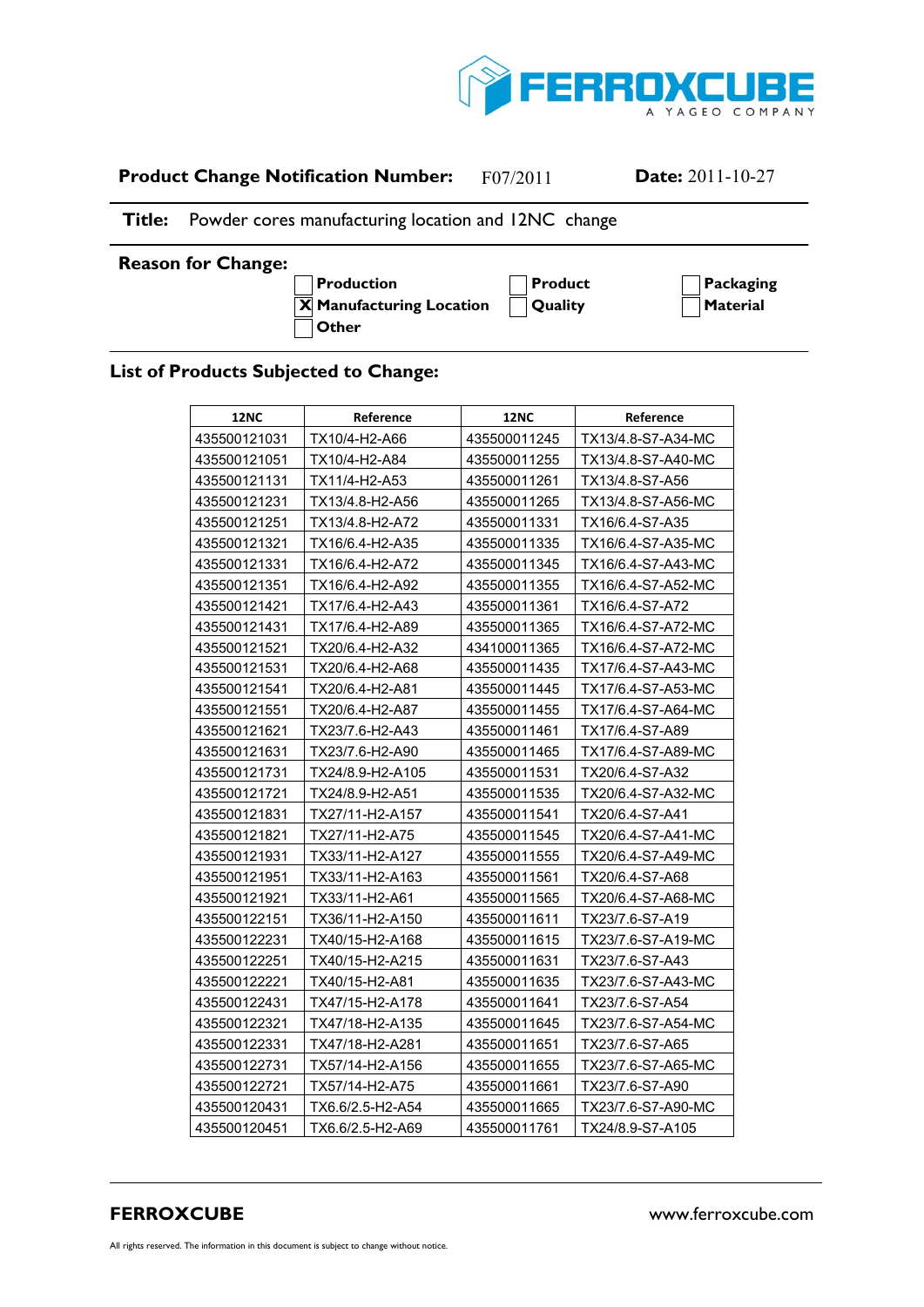

| 435500122821                 | TX78/13-H2-A68                      | 435500011765                 | TX24/8.9-S7-A105-MC                 |
|------------------------------|-------------------------------------|------------------------------|-------------------------------------|
| 435500122961                 | TX78/16-H2-A178                     | 435500011715                 | TX24/8.9-S7-A22-MC                  |
| 435500122931                 | TX78/16-H2-A178                     | 435500011735                 | TX24/8.9-S7-A51-MC                  |
| 435500022911                 | TX78/16-H2-A37                      | 435500011745                 | TX24/8.9-S7-A63-MC                  |
| 435500035081                 | TC10/4-M2-A159                      | 435500011755                 | TX24/8.9-S7-A76-MC                  |
| 435500034051                 | TC3.6/1.5-M2-A33                    | 435500011851                 | TX27/11-S7-A113                     |
| 435500034171                 | TC3.9/2.5-M2-A56                    | 435500011855                 | TX27/11-S7-A113-MC                  |
| 435500131071                 | TX10/4-M2-A105                      | 435500011861                 | TX27/11-S7-A157                     |
| 435500131031                 | TX10/4-M2-A66                       | 435500011865                 | TX27/11-S7-A157-MC                  |
| 435500131121                 | TX11/4-M2-A26                       | 435500011811                 | TX27/11-S7-A32                      |
| 435500131131                 | TX11/4-M2-A53                       | 435500011815                 | TX27/11-S7-A32-MC                   |
| 435500131171                 | TX11/4-M2-A85                       | 435500011831                 | TX27/11-S7-A75                      |
| 435500131281                 | TX13/4.8-M2-A134                    | 435500011835                 | TX27/11-S7-A75-MC                   |
| 435500131221                 | TX13/4.8-M2-A27                     | 435500011841                 | TX27/11-S7-A94                      |
| 435500131231                 | TX13/4.8-M2-A56                     | 435500011845                 | TX27/11-S7-A94-MC                   |
| 435500131251                 | TX13/4.8-M2-A72                     | 435500011961                 | TX33/11-S7-A127                     |
| 435500131261                 | TX13/4.8-M2-A79                     | 435500011965                 | TX33/11-S7-A127-MC                  |
| 435500131271                 | TX13/4.8-M2-A90                     | 435500011911                 | TX33/11-S7-A28                      |
| 435500131361                 | TX16/6.4-M2-A104                    | 435500011915                 | TX33/11-S7-A28-MC                   |
| 435500131371                 | TX16/6.4-M2-A115                    | 435500011931                 | TX33/11-S7-A61                      |
| 435500131381                 | TX16/6.4-M2-A173                    | 435500011935                 | TX33/11-S7-A61-MC                   |
| 435500131321                 | TX16/6.4-M2-A35                     | 435500011945                 | TX33/11-S7-A76-MC                   |
| 435500131331                 | TX16/6.4-M2-A72                     | 435500011951                 | TX33/11-S7-A91                      |
| 435500131341                 | TX16/6.4-M2-A88                     | 435500011955                 | TX33/11-S7-A91-MC                   |
| 435500131351                 | TX16/6.4-M2-A92                     | 435500012015                 | TX34/8.9-S7-A16-MC                  |
| 435500131421                 | TX17/6.4-M2-A43                     | 435500012035                 | TX34/8.9-S7-A38-MC                  |
| 435500131431                 | TX17/6.4-M2-A89                     | 435500012045                 | TX34/8.9-S7-A47-MC                  |
| 435500131581                 | TX20/6.4-M2-A163                    | 435500012055                 | TX34/8.9-S7-A57-MC                  |
| 435500131521                 | TX20/6.4-M2-A32                     | 435500012065                 | TX34/8.9-S7-A79-MC                  |
| 435500131531                 | TX20/6.4-M2-A68                     | 435500012161                 | TX36/11-S7-A117                     |
| 435500131551                 | TX20/6.4-M2-A87                     | 435500012165                 | TX36/11-S7-A117-MC                  |
| 435500131651                 | TX23/7.6-M2-A115                    | 435500012111                 | TX36/11-S7-A24                      |
| 435500131671                 | TX23/7.6-M2-A144<br>TX23/7.6-M2-A19 | 435500012115<br>435500012131 | TX36/11-S7-A24-MC                   |
| 435500031611<br>435500131681 | TX23/7.6-M2-A216                    |                              | TX36/11-S7-A56<br>TX36/11-S7-A56-MC |
| 435500131621                 | TX23/7.6-M2-A43                     | 435500012135<br>435500012141 | TX36/11-S7-A70                      |
| 435500131631                 | TX23/7.6-M2-A90                     | 435500012145                 | TX36/11-S7-A70-MC                   |
| 435500131731                 | TX24/8.9-M2-A105                    | 435500012155                 | TX36/11-S7-A84-MC                   |
| 435500031711                 | TX24/8.9-M2-A22                     | 435500012241                 | TX40/15-S7-A101                     |
| 435500131721                 | TX24/8.9-M2-A51                     | 435500012245                 | TX40/15-S7-A101-MC                  |
| 435500131831                 | TX27/11-M2-A157                     | 435500012251                 | TX40/15-S7-A121                     |
| 435500031801                 | TX27/11-M2-A18                      | 435500012255                 | TX40/15-S7-A121-MC                  |
| 435500131861                 | TX27/11-M2-A217                     | 435500012261                 | TX40/15-S7-A168                     |
| 435500131871                 | TX27/11-M2-A251                     | 435500012265                 | TX40/15-S7-A168-MC                  |
| 435500031811                 | TX27/11-M2-A32                      | 435500012211                 | TX40/15-S7-A35                      |
| 435500131881                 | TX27/11-M2-A377                     | 435500012215                 | TX40/15-S7-A35-MC                   |
| 435500131821                 | TX27/11-M2-A75                      | 435500012231                 | TX40/15-S7-A81                      |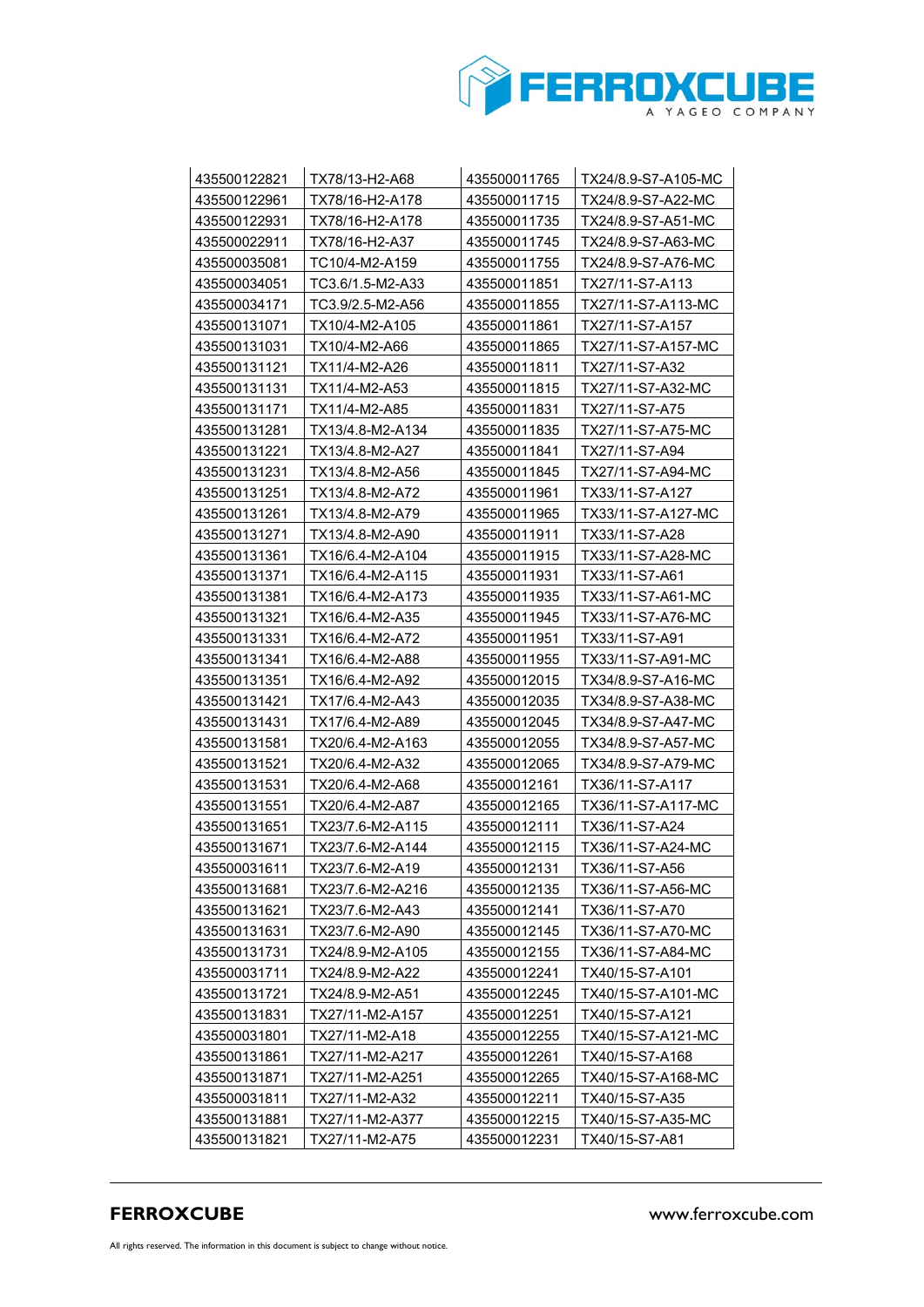

| 435500130181 | TX3.9/2.5-M2-A84    | 435500012235 | TX40/15-S7-A81-MC   |
|--------------|---------------------|--------------|---------------------|
| 435500131931 | TX33/11-M2-A127     | 435500012445 | TX47/15-S7-A107-MC  |
| 435500131951 | TX33/11-M2-A163     | 435500012455 | TX47/15-S7-A128-MC  |
| 435500131971 | TX33/11-M2-A203     | 435500012461 | TX47/15-S7-A178     |
| 435500131921 | TX33/11-M2-A61      | 435500012465 | TX47/15-S7-A178-MC  |
| 435500132121 | TX36/11-M2-A56      | 435500012411 | TX47/15-S7-A37      |
| 435500130231 | TX4.7/2.5-M2-A42    | 435500012415 | TX47/15-S7-A37-MC   |
| 435500130281 | TX4.7/2.5-M2-A99    | 435500012431 | TX47/15-S7-A86      |
| 435500132231 | TX40/15-M2-A168     | 435500012435 | TX47/15-S7-A86-MC   |
| 435500132271 | TX40/15-M2-A269     | 435500012331 | TX47/18-S7-A135     |
| 435500032211 | TX40/15-M2-A35      | 435500012335 | TX47/18-S7-A135-MC  |
| 435500132221 | TX40/15-M2-A81      | 435500012341 | TX47/18-S7-A169     |
| 435500032411 | TX47/15-M2-A37      | 435500012345 | TX47/18-S7-A169-MC  |
| 435500132321 | TX47/18-M2-A135     | 435500012355 | TX47/18-S7-A202-MC  |
| 435500132331 | TX47/18-M2-A281     | 435500012361 | TX47/18-S7-A281     |
| 435500032311 | TX47/18-M2-A59      | 435500012365 | TX47/18-S7-A281-MC  |
| 435500132521 | TX51/14-M2-A73      | 435500012311 | TX47/18-S7-A59      |
| 435500132731 | TX57/14-M2-A156     | 435500012315 | TX47/18-S7-A59-MC   |
| 435500132761 | TX57/14-M2-A218     | 435500012555 | TX51/14-S7-A109-MC  |
| 435500132771 | TX57/14-M2-A250     | 435500012561 | TX51/14-S7-A152     |
| 435500032711 | TX57/14-M2-A33      | 435500012565 | TX51/14-S7-A152-MC  |
| 435500132721 | TX57/14-M2-A75      | 435500012515 | TX51/14-S7-A32-MC   |
| 435500130381 | TX6.4/2.8-M2-A120   | 435500012531 | TX51/14-S7-A73      |
| 435500130331 | TX6.4/2.8-M2-A50    | 435500012535 | TX51/14-S7-A73-MC   |
| 435500130431 | TX6.6/2.5-M2-A54    | 435500012545 | TX51/14-S7-A91-MC   |
| 435500130451 | TX6.6/2.5-M2-A69    | 435500012755 | TX57/14-S7-A112-MC  |
| 435500130471 | TX6.6/2.5-M2-A86    | 435500012761 | TX57/14-S7-A156     |
| 435500130531 | TX6.6/4.8-M2-A103   | 435500012765 | TX57/14-S7-A156-MC  |
| 435500130561 | TX6.6/4.8-M2-A144   | 435500012711 | TX57/14-S7-A33      |
| 435500130571 | TX6.6/4.8-M2-A165   | 435500012715 | TX57/14-S7-A33-MC   |
| 435500130581 | TX6.6/4.8-M2-A247   | 435500012731 | TX57/14-S7-A75      |
| 435500130781 | TX7.9/3.2-M2-A124   | 435500012735 | TX57/14-S7-A75-MC   |
| 435500130731 | TX7.9/3.2-M2-A52    | 435500012745 | TX57/14-S7-A94-MC   |
| 435500130771 | TX7.9/3.2-M2-A83    | 435500012631 | TX57/15-S7-A138     |
| 435500032801 | TX78/13-M2-A16      | 435500012635 | TX57/15-S7-A138-MC  |
| 435500132871 | TX78/13-M2-A225     | 435500012645 | TX57/15-S7-A172-MC  |
| 435500032811 | TX78/13-M2-A30      | 435500012655 | TX57/15-S7-A207-MC  |
| 435500130881 | TX9.7/3.2-M2-A128   | 435500012661 | TX57/15-S7-A287     |
| 435500130871 | TX9.7/3.2-M2-A84    | 435500012665 | TX57/15-S7-A287-MC  |
| 435500130981 | TX9.7/4-M2-A159     | 435500012611 | TX57/15-S7-A60      |
| 435500130931 | TX9.7/4-M2-A66      | 435500012615 | TX57/15-S7-A60-MC   |
| 435500014061 | TC3.6/1.5-S7-A26    | 435500010361 | TX6.4/2.8-S7-A50    |
| 435500014361 | TC6.4/2.8-S7-A50    | 433000010361 | TX6.4/2.8-S7-A50    |
| 435500014761 | TC7.9/3.2-S7-A52    | 435500010735 | TX7.9/3.2-S7-A25-MC |
| 435500014765 | TC7.9/3.2-S7-A52-MC | 435500010745 | TX7.9/3.2-S7-A31-MC |
| 435500011035 | TX10/4-S7-A32-MC    | 435500010755 | TX7.9/3.2-S7-A37-MC |
| 435500011045 | TX10/4-S7-A40-MC    | 435500010761 | TX7.9/3.2-S7-A52    |